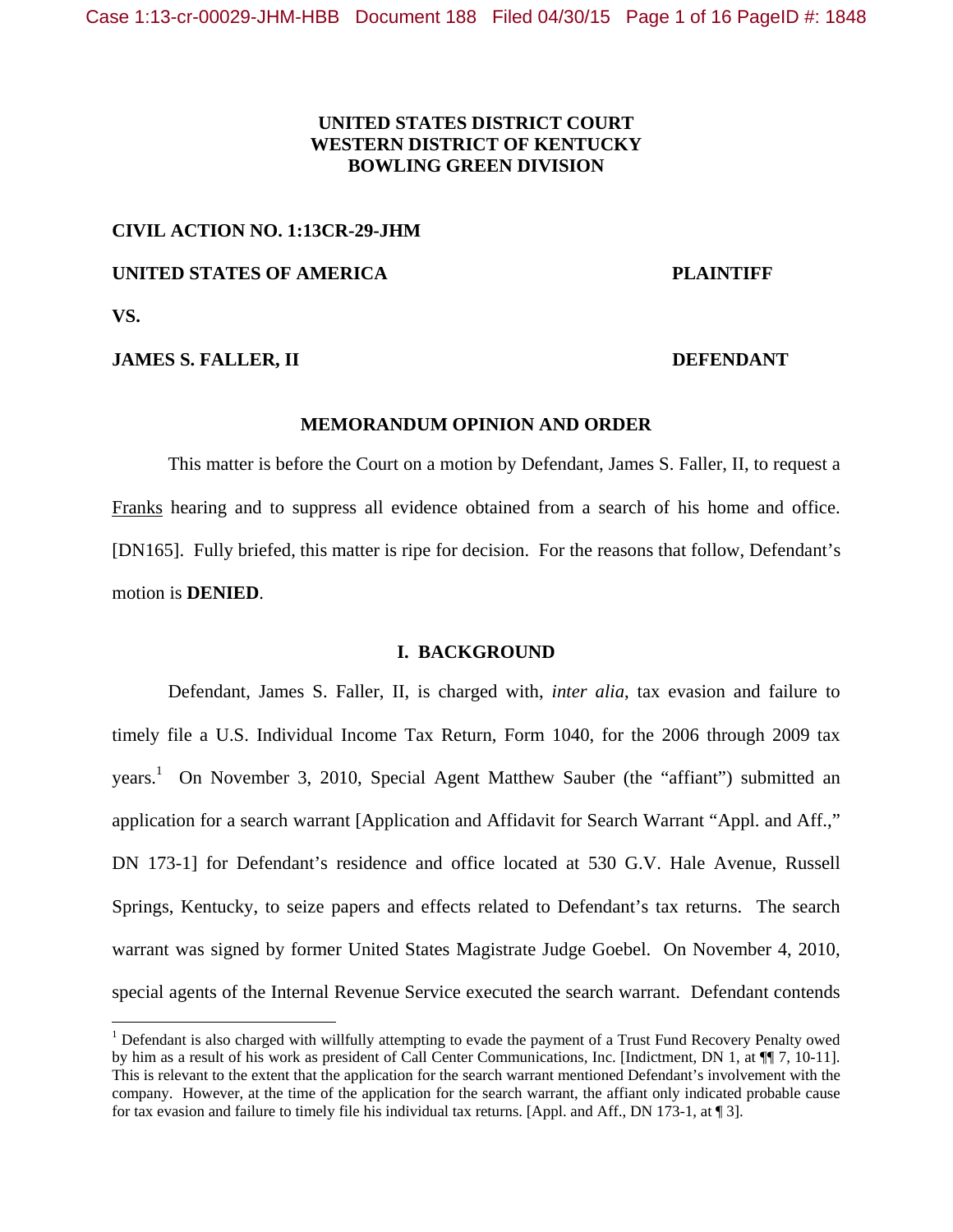that the affiant intentionally made false statements or had a reckless disregard for the truth in applying for the search warrant. As a result, Defendant maintains that all evidence seized incident to the search must be suppressed.

#### **II. STANDARD OF REVIEW**

The Fourth Amendment states that "no Warrants shall issue, but upon probable cause, supported by Oath or affirmation." U.S. CONST. amend. IV. "When probable cause is required, it is an obvious assumption that there will be a truthful showing of probable cause." United States v. Witherspoon, 2010 WL 724663, \*2 (W.D. Ky. Feb. 25, 2010) (citing Franks v. Delaware, 438 U.S. 154 (1978)). In challenging the veracity of statements contained in the affidavit, the defendant must prove by a preponderance of the evidence that "a false statement knowingly and intentionally, or with reckless disregard for the truth, was included by the affiant in the warrant affidavit." Franks, 438 U.S. at 155–56. "If this is established by the defendant, then the false material must be set aside in determining whether the remaining content is sufficient to establish probable cause." Witherspoon, 2010 WL 724663, \*2 (citing Franks, 438 U.S. at 156). In the case where the remaining material fails to establish probable cause, "the search warrant must be voided and the fruits of the search excluded to the same extent as if probable cause was lacking on the face of the affidavit." Franks, 438 U.S. at 156.

 To be entitled to a Franks hearing, a defendant must (1) "make[] a substantial preliminary showing that a false statement knowingly and intentionally, or with reckless disregard for the truth, was included by the affiant in the warrant affidavit," and (2) "the allegedly false statement is necessary to the finding of probable cause." United States v. Graham, 275 F.3d 490, 505 (6th Cir. 2001) (citation and internal quotation marks omitted). The Sixth Circuit's "well-settled framework for Franks hearings requires a defendant to 'point to *specific* false statements' and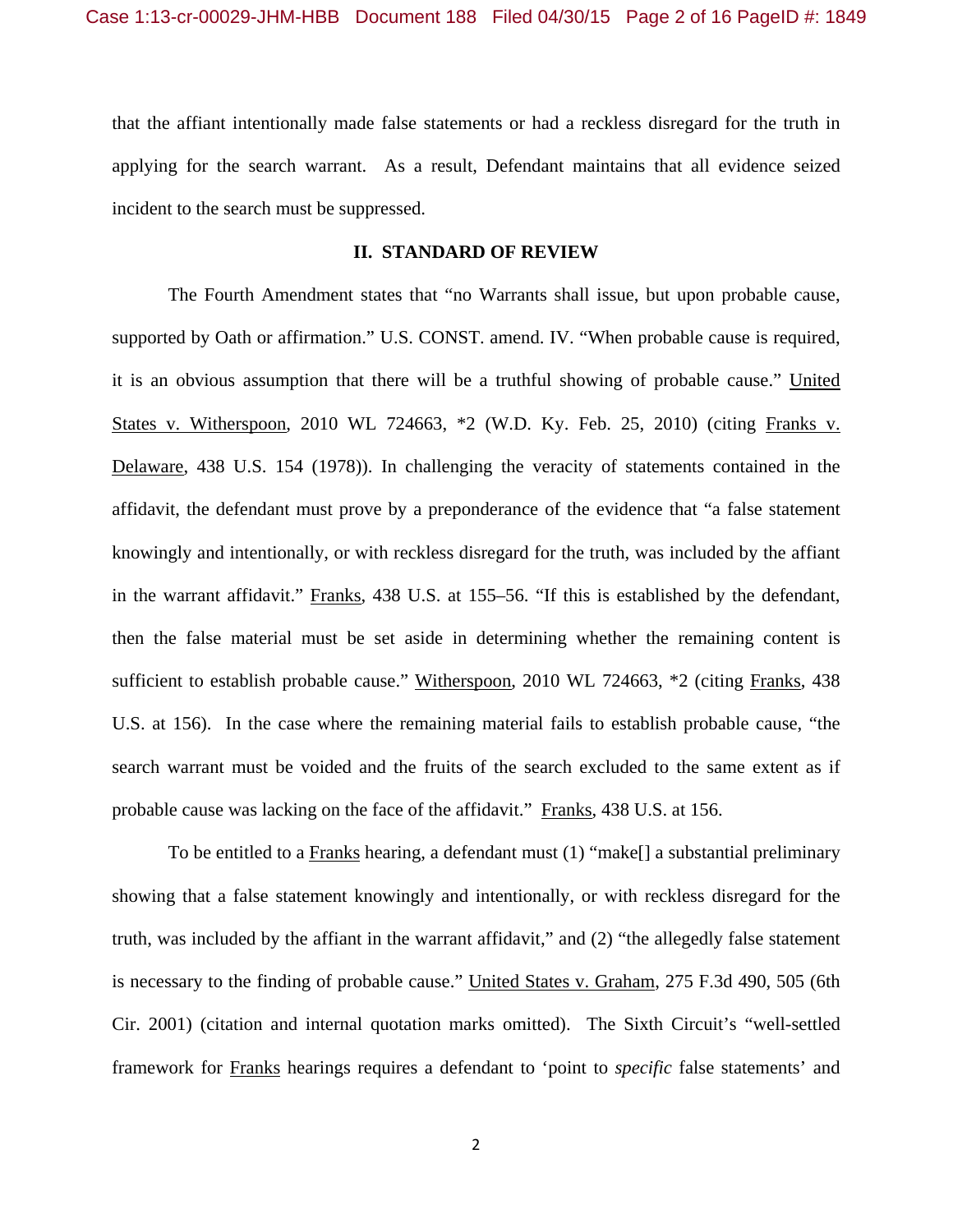then 'accompany his allegations with an offer of proof.'" United States v. Green, 572 Fed. Appx. 438, 442 (6th Cir. 2014) (quoting United States v. Cummins, 912 F.2d 98, 101, 103 (6th Cir. 1990)). Further, while alleged omissions on the part of the affiant are not excluded from consideration under Franks, "to be constitutionally problematic, the material must have been deliberately or recklessly omitted and must have *undermined* the showing of probable cause." United States v. Carpenter, 360 F.3d 591, 596-97 (6th Cir. 2004). This does not mean, however, that officers must divulge every piece of exculpatory evidence in the affidavit. Mays v. City of Dayton, 134 F.3d 809, 816 (6th Cir. 1998) ("To interweave the Brady due process rationale . . . places an extraordinary burden on law enforcement officers, compelling them to follow up and include in a warrant affidavit every hunch and detail . . . to prove the negative proposition that no potentially exculpatory evidence had been excluded.").

#### **III. ANALYSIS**

In Defendant's motion for a Franks hearing, he alleges Special Agent Sauber intentionally or recklessly made multiple false statements and omissions in the affidavit submitted for the search warrant. Specifically, Defendant contends that the affiant relied entirely on a confidential source (the "CS") without corroborating the veracity of the CS's statements. Defendant also asserts that it would have been impossible for the affiant to verify CS's statements because they were false. In response, the United States argues that the "false statements" identified by the Defendant were accurate and sufficiently corroborated by the affiant. Alternatively, the United States posits that even if some of the statements were excluded from consideration for the purposes of probable cause, the affidavit would still contain more than enough evidence to support probable cause.

The Court also believes it prudent at this early juncture to clarify an important point regarding the purposes of a Franks analysis for the parties. It has become clear that Defendant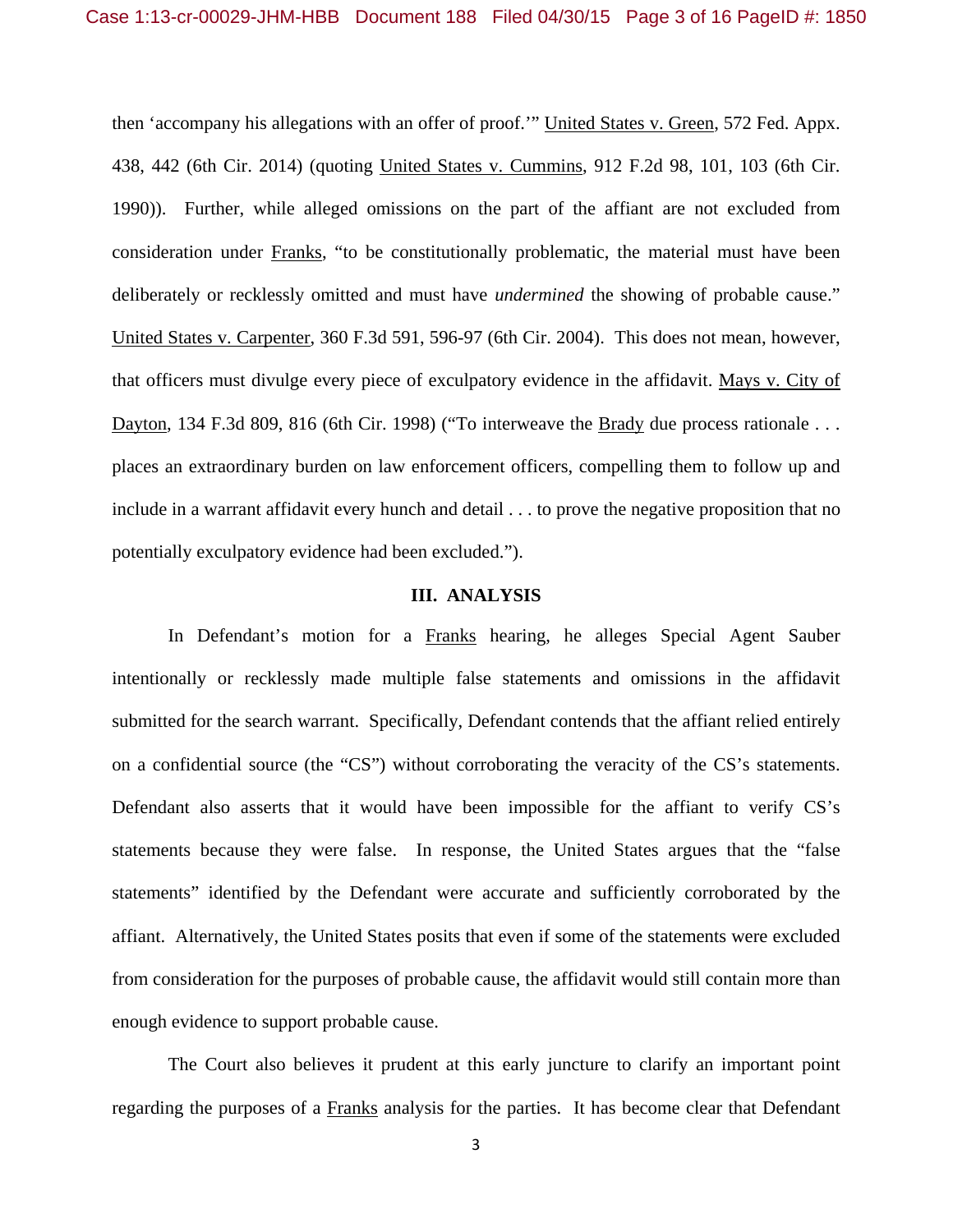intends to use a Franks hearing to disprove all charges against him; however, a Franks hearing is the improper forum. Mays, 134 F.3d at 816 ("[T]he probable cause determination in *Franks,* derived from the Fourth Amendment, involves no definitive adjudication of innocence or guilt . . . ."). Particularly, a discussion of those charges involving payroll taxes for Call Center Communications, Inc. (Count II) and making a false statement for Wage Earners and Self-Employed Individuals, Form 433-A, is irrelevant to the probable cause analysis because the application for the search warrant did not allege probable cause for these crimes. Additionally, the events that transpired following the execution of the search warrant are unrelated to Franks. Therefore, the focus of this Opinion will be on probable cause for failure to timely file taxes and tax evasion.

#### **A. Confidential Source**

 Before discussing the details of each party's position, the Court finds it necessary to clarify the basis for obtaining a Franks hearing, specifically as it applies to statements made by a confidential source. In situations where the majority of the evidence in an affidavit for a search warrant derives from a confidential source, courts "must consider the veracity, reliability, and the basis of knowledge for that information as part of the totality of circumstances." United States v. Helton, 314 F.3d 812, 819 (6th Cir. 2003). "These factors are not evaluated independently; rather, the presence of more of one factor makes the others less important. For instance, the more reliable the informant, the less detail the informant must provide in his tips before a magistrate can find probable cause." United States v. Ferguson, 252 Fed. Appx. 714, 721 (6th Cir. 2007) (citing Illinois v. Gates, 462 U.S. 213, 233 (1983)). However, even when there is a question concerning the reliability of the confidential source, "probable cause may exist 'when there is some independent corroboration by the police of the informant's information.'" United States v.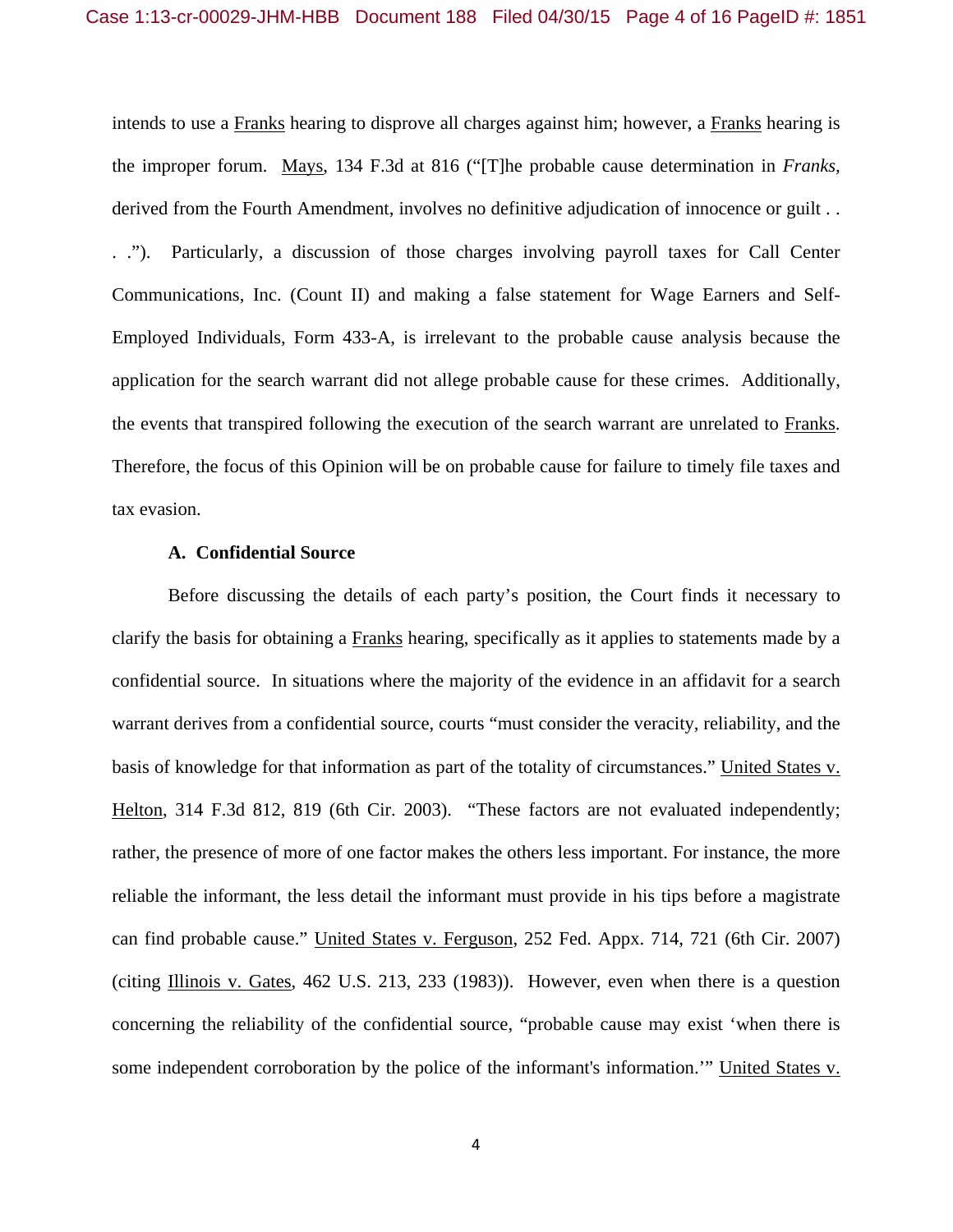Gregory, 311 Fed. Appx. 848, 856 (6th Cir. 2009) (quoting United States v. Jackson, 470 F.3d 299, 307 (6th Cir. 2006)).

 Another issue that arises throughout the parties' briefs involves the veracity of the CS. Particularly, throughout Defendant's motion for a Franks hearing, he consistently attributes statements to the affiant when they were actually made by the CS. In fact, the application for the search warrant specifically delineated between statements made by each party as evidenced by the two sections entitled "Employee's Statements" and "Statements Made by the CS that have been Corroborated." It is vital to properly distinguish between the two types of statements because the key inquiry for Franks is whether the *affiant* intentionally or recklessly included a false statement, not the CS. United States v. Fields, 229 F.3d 1154, \*3 (6th Cir. 2000) ("A Franks hearing requires that the defendant make a substantial preliminary showing that the affiant, *rather than the informant,* deliberately or recklessly included false information in the affidavit." (emphasis added)); see also Mays, 134 F.3d at 816 ("Franks recognizes that information an affiant reports may not ultimately be accurate, and is willing to tolerate such a result at that early stage of the process, so long as the affiant believed the accuracy of the statement at the time it was made." (citing Franks, 438 U.S. at 165)). Therefore, while the veracity of the CS is important in evaluating probable cause, ultimately, Franks turns on the awareness of the affiant of any false statements.

#### **B. Failure to Timely File Tax Returns**

The United States obtained the search warrant for Defendant's home and office in order to gather evidence concerning Defendant's alleged tax evasion and failure to file his 2006, 2007, 2008, and 2009 individual income tax returns. [Appl. and Aff., DN 173-1, at ¶ 3]. The United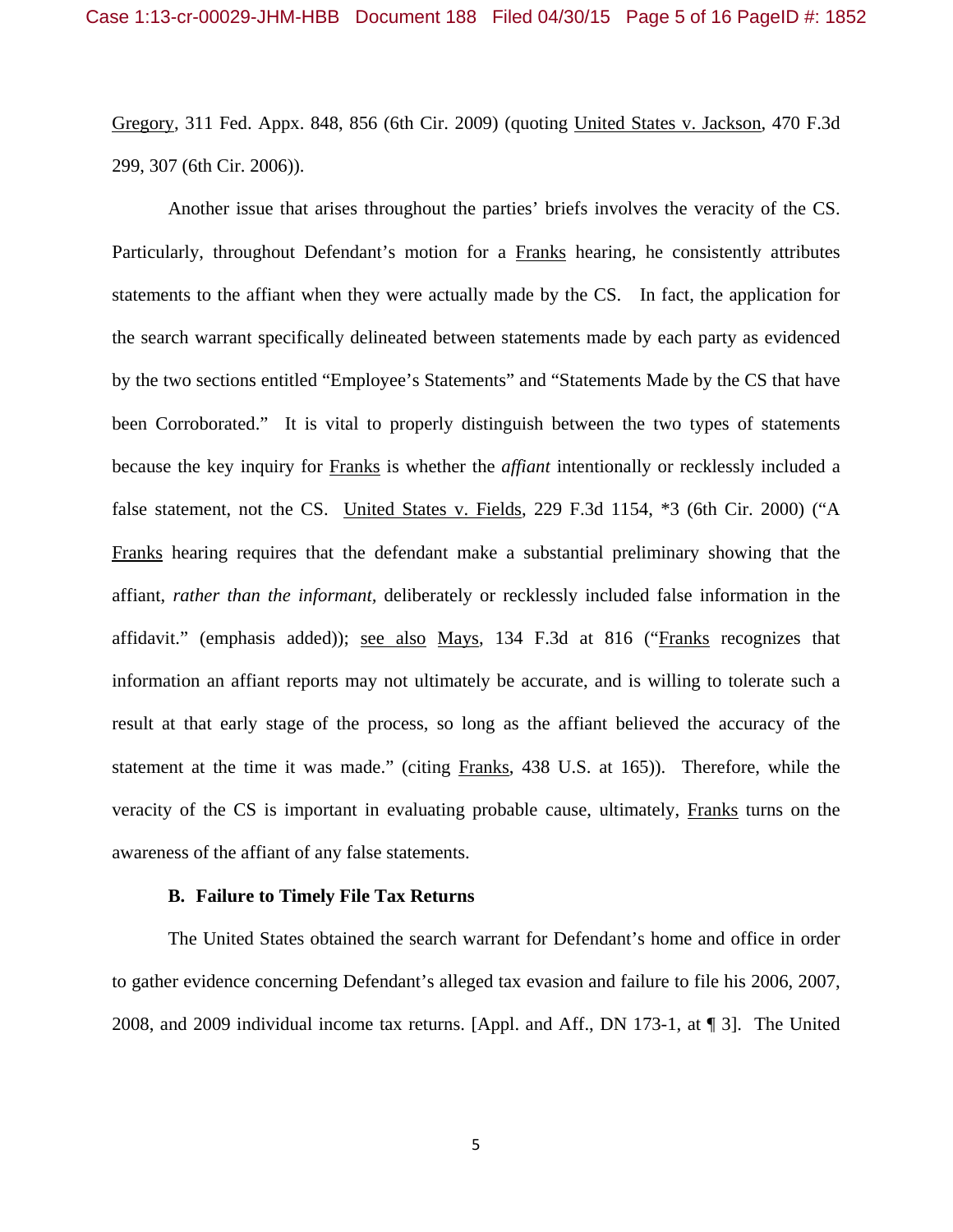States asserts that the affidavit set forth sufficient information to establish probable cause for tax evasion and failure to file under 26 U.S.C. §§ 7201, 7203.

Every individual who earns a threshold amount of income is required to file a tax return, 26 U.S.C. §  $6012(a)(1)(A)$ , and the failure to timely do so may lead to prosecution under 26 U.S.C. § 7203. A prosecution under this section entails a demonstration by the United States that the defendant: "(1) was required to file a return, (2) failed to file a return, and (3) acted willfully in failing to file." United States v. Hassebrock, 663 F.3d 906, 919 (7th Cir. 2011) (citation omitted). The first two elements are fairly self-explanatory as they simply require a showing that a defendant had the requisite gross income and that he failed to file taxes. For the third element, willfulness, the United States must "prove that the law imposed a duty on the defendant, that the defendant knew of this duty, and that he voluntarily and intentionally violated that duty." Cheek v. United States, 498 U.S. 192, 201 (1991).

To establish that Defendant received enough income that would have required him to file tax returns, the affiant primarily relied on statements from the CS who worked for Defendant as his assistant from 2001<sup>2</sup> to until the time of the filing of the affidavit. [Appl. and Aff., DN 173-1, at ¶ 12]. While working for Defendant, CS observed Defendant receive checks made payable to Tanya Faller, Defendant's wife, from a client ("LG") in the amount of \$7,000 to \$8,000 per week for work done by Faller. Id. at ¶ 20. Defendant told CS that he had checks made payable to his wife because "he has tax liabilities, and has had his bank account levied." Id. In an attempt to corroborate this allegation, the affiant obtained eight checks recovered from an investigation of LG. Id. at  $\P$  54. The checks were written by LG's wife and dated from 2006 to 2007.<sup>3</sup> Id. Of

<sup>&</sup>lt;sup>2</sup> CS indicated a break in employment from approximately 2003 to 2005 due to Defendant's probation being revoked.

<sup>&</sup>lt;sup>3</sup> The checks were dated: 5/13/2006; 5/23/2006; 5/27/2006; 6/02/2006; 6/16/2006; 6/30/2006; 7/10/2006; and 4/20/2007.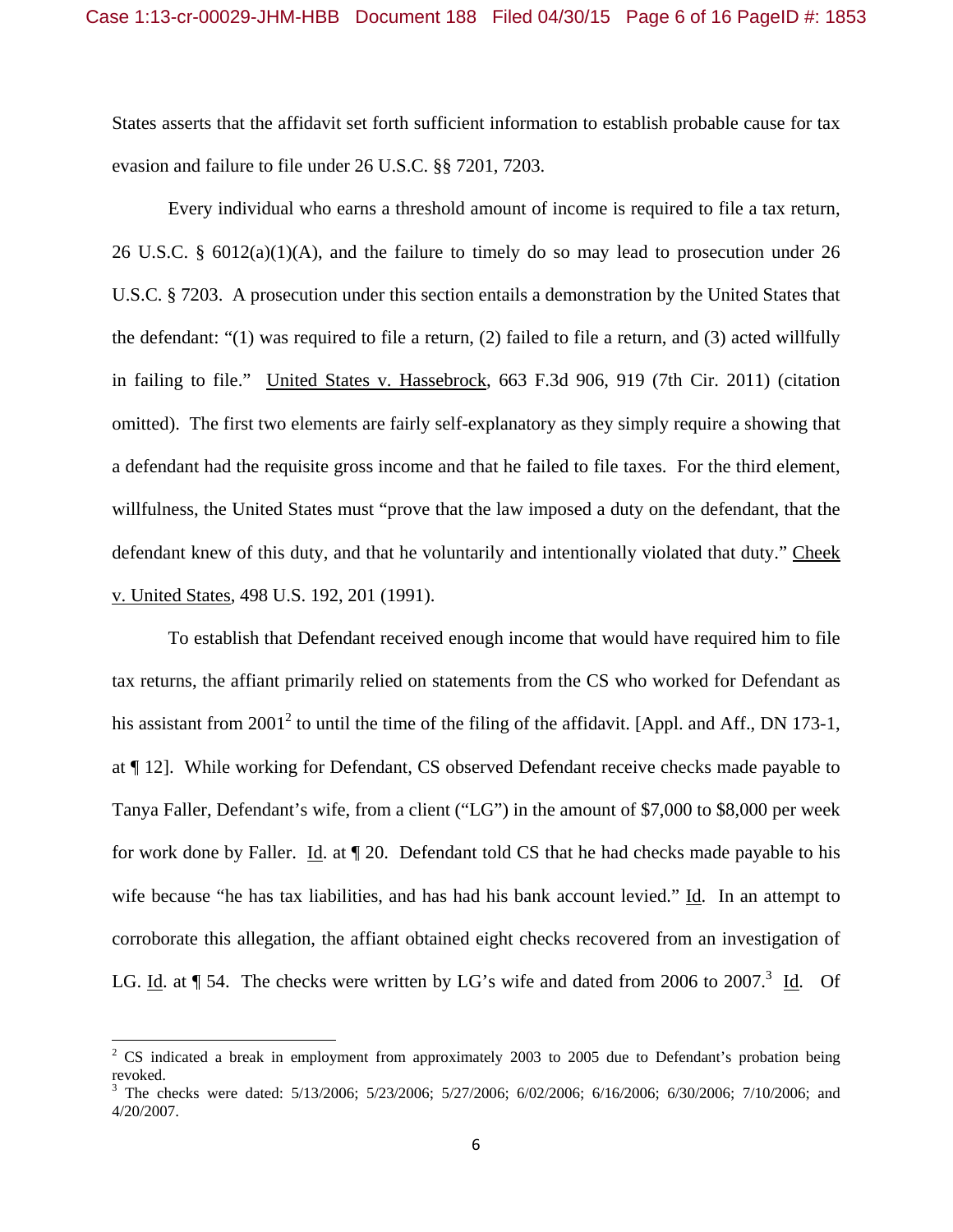the eight checks examined, six of them were made payable to Tanya Faller, and the checks reflected amounts closer to \$2,000 to \$4,000, rather than the \$7,000 to \$8,000 reported by CS—a fact acknowledged by the affiant in the application. Id. at  $\P$  55.

Based on this information provided by CS and the corroboration by the affiant, the United States asserts that the application for a search warrant established probable cause for the first two elements of a violation of 26 U.S.C. § 7203. Specifically, the United States maintains that the application clearly provided evidence that Defendant received enough income to require him to file a tax return and that he failed to timely file. Defendant attempts to refute this assertion with a sworn affidavit by John Morgan, an attorney in Kentucky, who avers that "[o]n at least one occasion I was present when Mr. Faller personally hand delivered tax returns to Mr. Ambach." [Morgan  $5/4/2011$  Affirmation, DN 165-8, at  $\P 8$ ].<sup>4</sup> In Defendant's Reply, Defendant includes another affidavit by Mr. Morgan who states, "Mr. Faller and I met with Mr. Ambach and provided Mr. Ambach the Fallers previously filed tax returns and the return that was just completed by Mr. Long on behalf of the Fallers." [Morgan 4/21/2015 Affirmation, DN 185-2, at ¶ 21]. However, as aptly noted by the United States, Morgan's statement is devoid of any reference to which tax returns he actually saw Defendant submit to Mr. Ambach. Of course, the obvious point should be noted that even if this meant that Defendant submitted his 2006, 2007, and 2008 returns in June of 2010, those returns would still be delinquent. Moreover, the United States rebuts Morgan's affidavit with documentation showing that Defendant did not submit his returns until spring of 2011. [IRS Transcript, DN 173].<sup>5</sup> The Court is unconvinced that Mr. Morgan's affirmations provide evidence that the affiant made a false statement or one with reckless disregard for the truth.

<sup>4</sup> John Ambach is a Revenue Officer of the IRS.

<sup>&</sup>lt;sup>5</sup> The IRS received Defendant's 2006 and 2007 tax returns on March 21, 2011, 2008 return on May 11, 2011, and 2009 return on June 6, 2011. [IRS Transcript, DN 173-2, at 2, 5, 8, 11].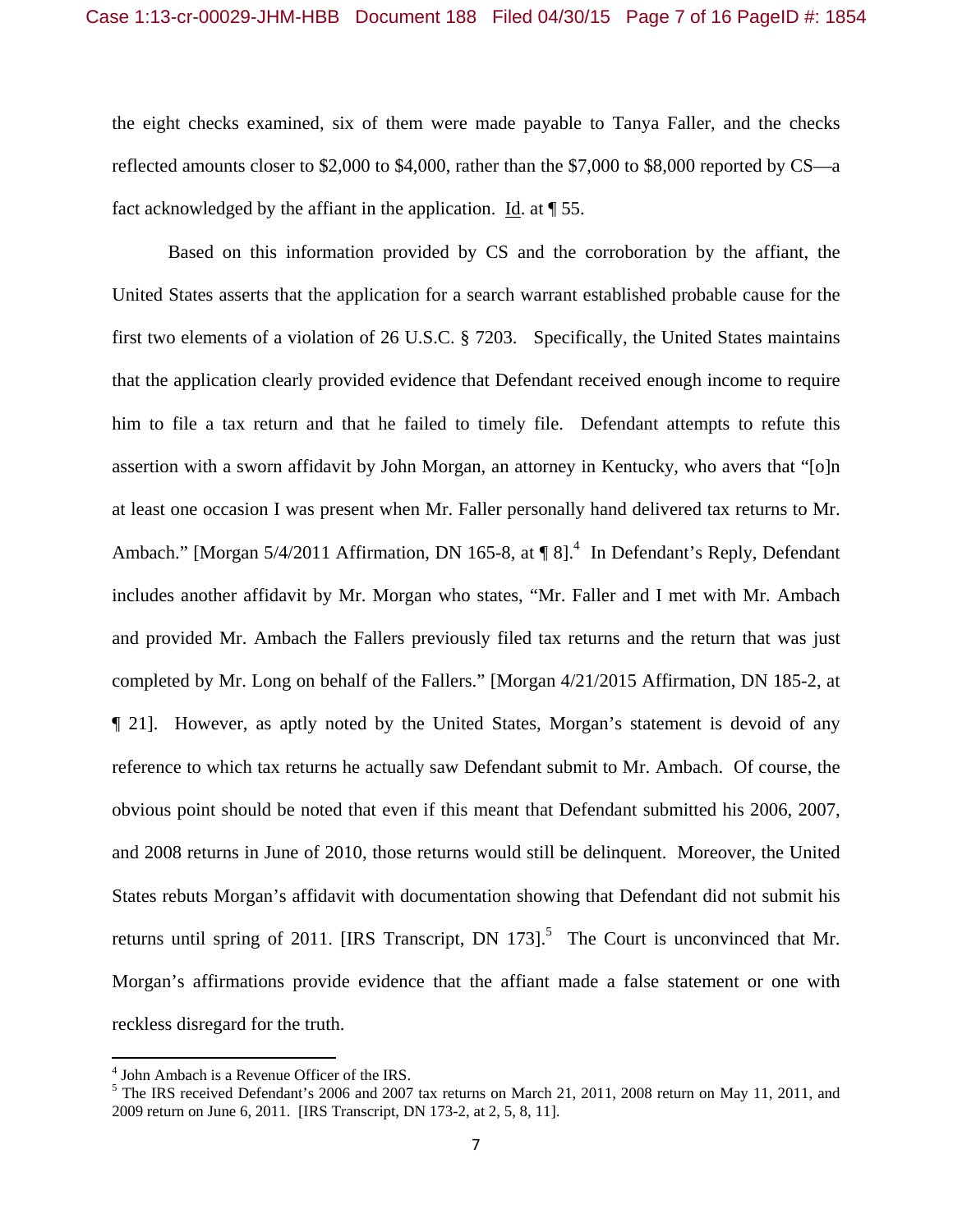As to the final prong, willfulness, the affiant corroborated statements by the CS that Defendant received multiple checks from a client and that he failed to file his tax returns for four consecutive years. Both of these actions may be considered evidence of willfulness. See United States v. Bishop, 264 F.3d 535, 550 (5th Cir. 2001) (noting wide range of activities can denote willfulness on the part of a defendant, including "failing to report a substantial amount of income" and "a consistent pattern of underreporting large amounts of income"). In connection with having checks made payable to Tanya Faller, the Court also may consider a taxpayer's attitude toward the payment of taxes in assessing willfulness. United States v. Maga, 475 Fed. Appx. 538, 545 (6th Cir. 2012) (finding that it was not unreasonable to consider the taxpayer's "attitudes toward taxes" in determining whether the person "willfully disregarded his known duty to file tax returns"). Particularly, the affiant's corroboration of the checks tends to verify the CS's statements concerning Defendant's desire to avoid paying taxes. In fact, the CS not only recounted a time when Faller acknowledged to the CS that he "owe[d] the IRS millions of dollars" but also described an instance where Faller became incensed after LG refused to make his payments an advance so that Defendant could avoid tax liability. [Appl. and Aff., DN 173-1, at ¶ 38]. While the United States provides more evidence of willfulness, the Court finds that these statements along with evidence of a pattern of failure to pay taxes sufficiently provided probable cause. However, the Court will address the remaining evidence of willfulness when analyzing Defendant's allegations of false statements and omissions.

#### **C. Tax Evasion**

Pursuant to 26 U.S.C. § 7201, tax evasion consists three elements: "(1) the existence of a tax deficiency; (2) willfulness; and (3) an affirmative act constituting an evasion or attempted evasion of the tax." United States v. Marashi, 913 F.2d 724, 735 (9th Cir. 1990) (citation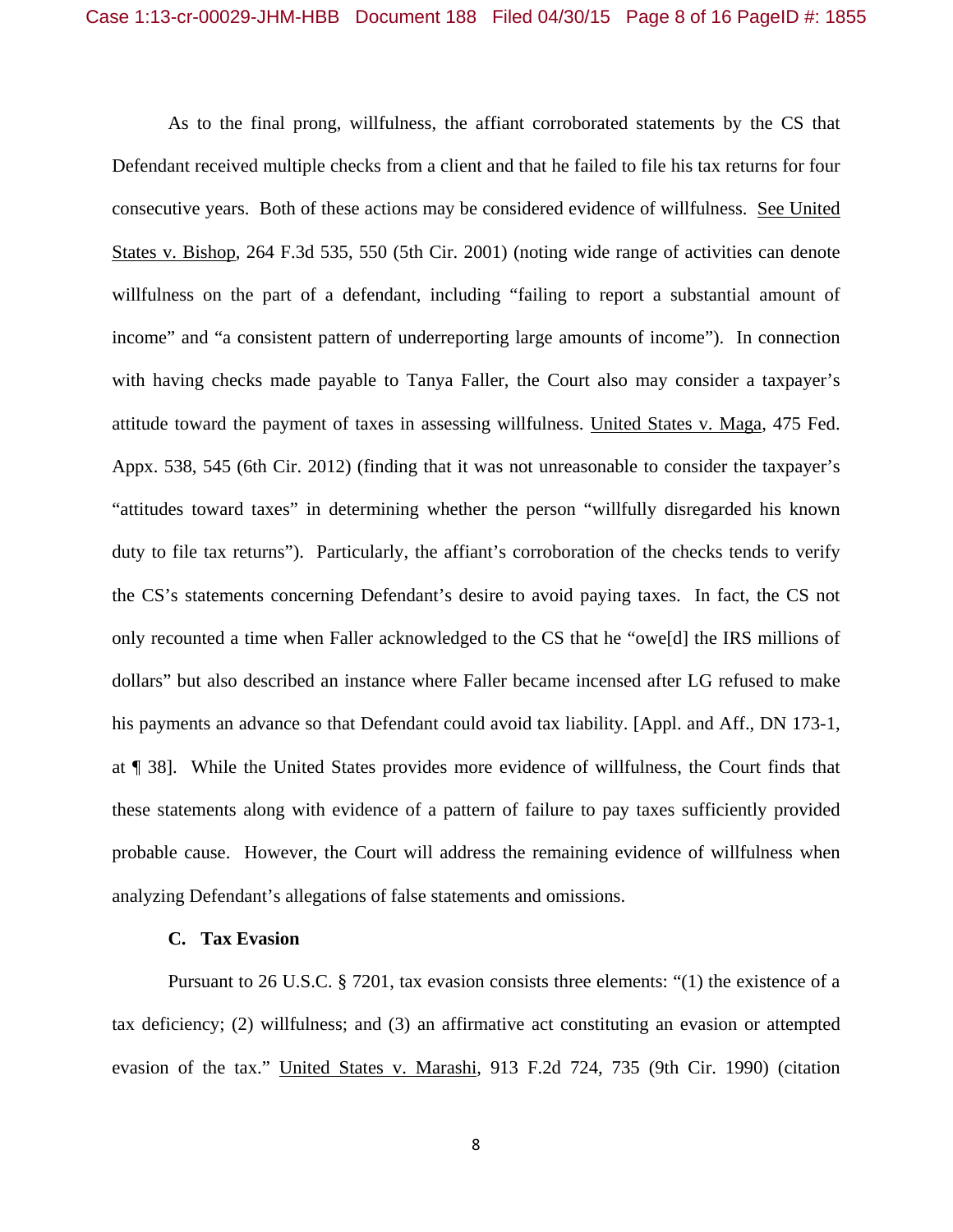omitted). Tax evasion involves "any conduct, the likely effect of which would be to mislead or to conceal." Spies v. United States, 317 U.S. 492, 499, 63 S. Ct. 364, 368, 87 L. Ed. 418 (1943). Although a non-exhaustive list, some examples of affirmative acts of tax invasion include "making false entries of alterations . . . concealment of assets or covering up sources of income, handling of one's affairs to avoid making the records usual in transactions of the kind, and any conduct, the likely effect of which would be to mislead or to conceal." Id.

The facts supporting probable cause for tax evasion substantially overlap with those for failure to timely file income taxes. Particularly, the United States claims that having LG make checks payable to Tanya Faller evinces affirmative steps to conceal income. The Court agrees. Additionally, the United States discusses the existence of multiple bank accounts and that Defendant owned property in the names of nominees. However, the Court will discuss this in more detail when dealing with the specific allegations of misrepresentations on the part of the affiant.

Based on the information provided in the application and discussed above, the Court finds the United States provided sufficient evidence for probable cause for failure to timely file tax returns and tax evasion. In other words, even if the Court were to deem all other material false and excludable, the warrant would still meet the probable cause standard. Thus, the executed search warrant was valid. Notwithstanding, the Court will examine Defendant's allegations of false statements on the part of the affiant.

# **D. Alleged False Statements and Omissions**

#### **1. Call Center**

 Defendant disclaims any involvement with the call center operated in Russell Springs, Kentucky. The United States points out that it only included information concerning the call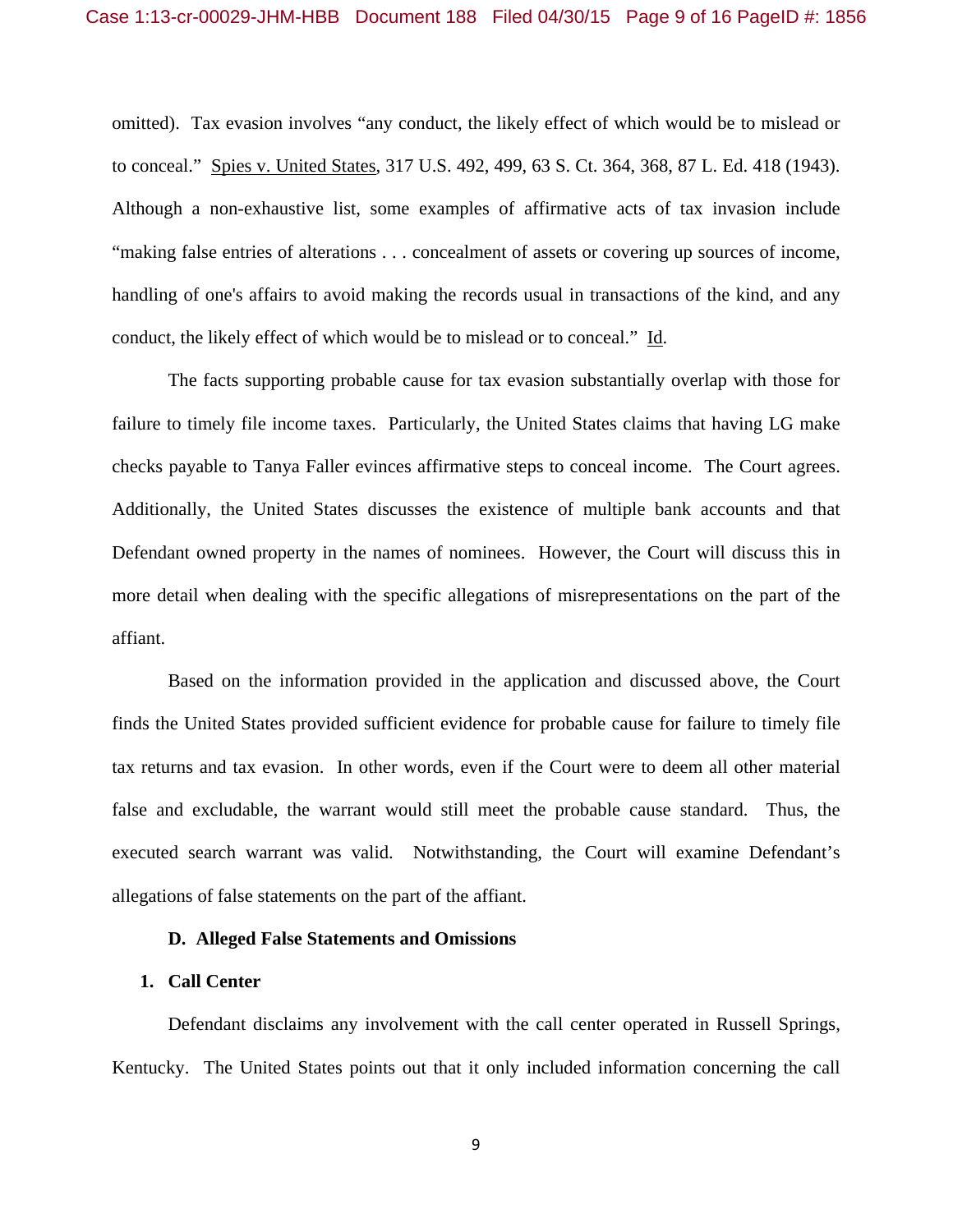center in order to provide background as to CS's relationship with Defendant. As previously noted, the United States did not allege probable cause for crimes related to the call center in the application for the search warrant even though the indictment contained charges regarding Defendant's activity with the call center. Nevertheless, the application for the search warrant indicated that the affiant corroborated the fact that Defendant acted as a director for The Call

Center Communications, Inc. [Appl. and Aff., DN 173-1, at ¶ 45].

Defendant identifies five portions of the application that he asserts demonstrate false

statements on the part of the affiant:

#12 The agent falsely alleges in reference to the employment of CS, Sullivan; in 2001 *"while Faller was operating a call center in Russell Springs, Kentucky."* The agent doesn't even get his dates correct when he alleges that "Faller got out of jail in 2005 and Faller asked the CS to come back to work for him..."

#15 Sauber "corroborated" that *"Faller was running the call center when the CS began working for Faller. Faller owned this business but, Faller did not own it on paperwork."* 

#30 Sauber wrote *"Faller also has personnel files on employees who worked for him while he was operating the call center."* This was an obvious attempt to lend credibility to the allegations in the affirmation that Faller owned the call center.

#45 Sauber claims he "corroborated" "Faller owned the call center but on paperwork it was owned by Diddear Girrad (sic.)"

#49 As they say, "*timing is everything*." Sauber came up with his mathematical calculation to show that since Faller was in jail and his release date correspond as to why the company did not file an annual report. Sauber wrote; *"The CS stated that Faller had his probation revoked and that Faller was sent back to jail in 2003 for approximately a year and a half. The date of the last annual report would correspond to the fact that Faller was in jail and unable to operate these entities and therefore they became inactive."* 

[Def.'s Mot., DN 165, at 7-8, 10, 13-16]. As to the first three paragraphs identified by

Defendant, he attributes those to the affiant despite the fact that the CS clearly made those

statements. Next, to controvert the affiant's assertion concerning his relationship with the call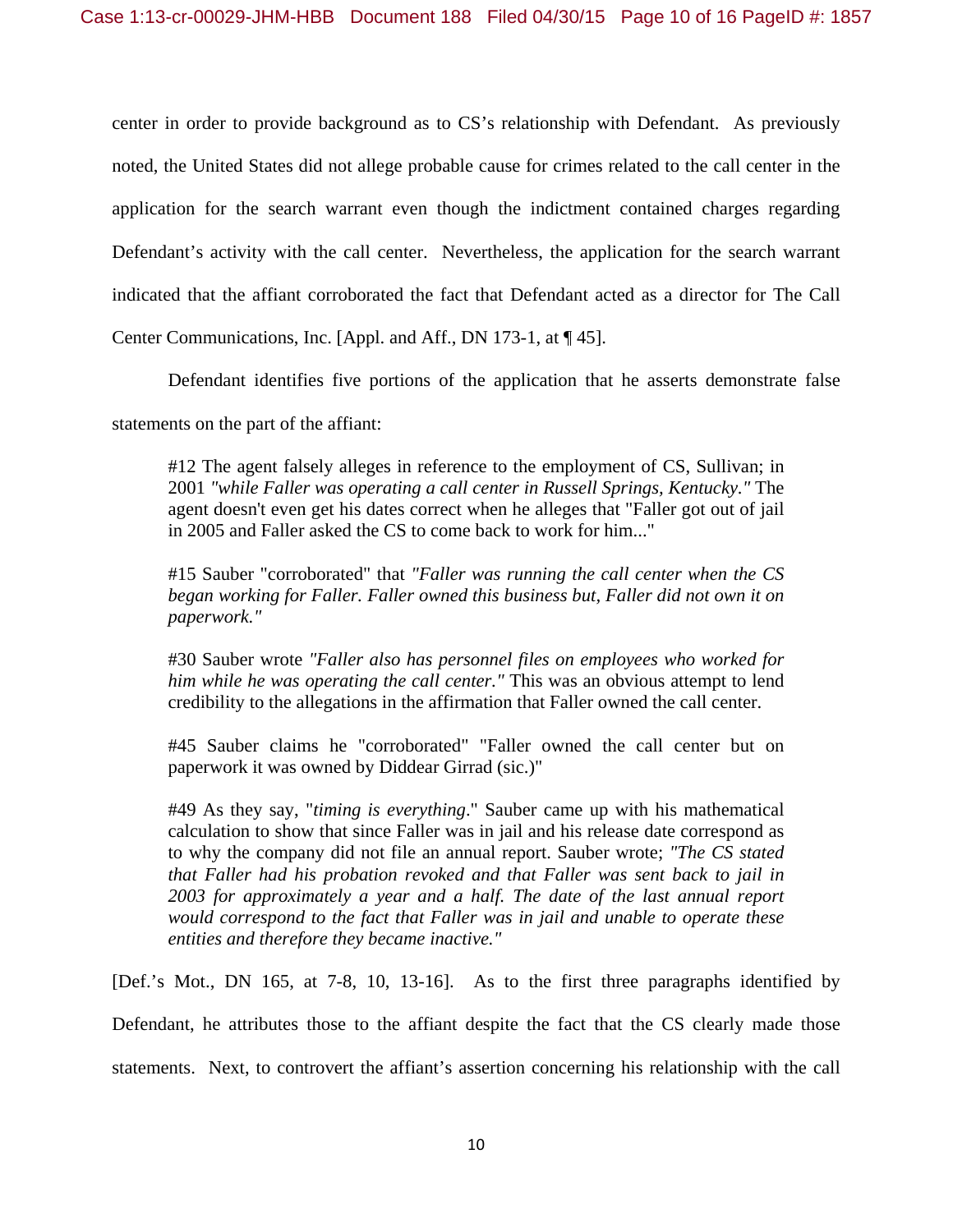center, Defendant reproduces screenshots from the website of the Kentucky Secretary of State for The Call Center Communications, Inc. Although Defendant claims that his name in nowhere on the documentation, the documents produced by the United States belie his claims. The filings with the Kentucky Secretary of State for The Call Center Communications, Inc. list Defendant as the president and a director of the company. [Ex. 3, DN 173-3, at 2, 6]. Finally, Defendant's concern about the timing discussed in the affiant's corroboration section is unclear. Regardless, even if the Court were to consider this statement false, it would fail to satisfy the second prong of the Franks hearing requirement, i.e., the redacted evidence would alter the probable cause determination. Thus, the Court finds that these statements fail impact the probable cause analysis.

#### **2. Letters from David Hicks**

Defendant maintains that the United States knew that he had difficulties in filing his tax returns and omitted this point in the application. In fact, Defendant avers that his CPA, David Hicks, had been in contact with the IRS the whole time prior to the execution of the search warrant. The United States responds by noting that the documents offered by Defendant lack relevance to the Franks inquiry because they are irrelevant to the crimes alleged in the application and fail to actually contradict the statements made in the affidavit.

In support of his position, Defendant offers two letters and an affidavit from Hicks that indicate uncooperativeness on the part of the IRS in resolving Defendant's liabilities.<sup>6</sup> The first letter addressed to "IRS Supervisor," dated July 17, 2006, describes how Hicks believes the IRS

<sup>&</sup>lt;sup>6</sup> Defendant also states that "United States Judge Thomas Russell contacted [him] by writing and directed [him] to contact the late Phil Chance of the USAO in the Western District." [Mot. to Suppress, DN 165, at 5]. However, it is fairly clear that Judge Russell only contacted Defendant after receiving a packet of information from Defendant. Judge Russell's letter stated that he was returning the packet to Defendant and that "[i]f [Defendant] believe[d] a federal crime has been committed, [he] may bring that to the attention of the U.S. Attorney." [5/21/2008 Letter, DN 165-7]. The letter neither directs Defendant to take any specific action nor indicates that Judge Russell had a particular belief concerning the information sent to him.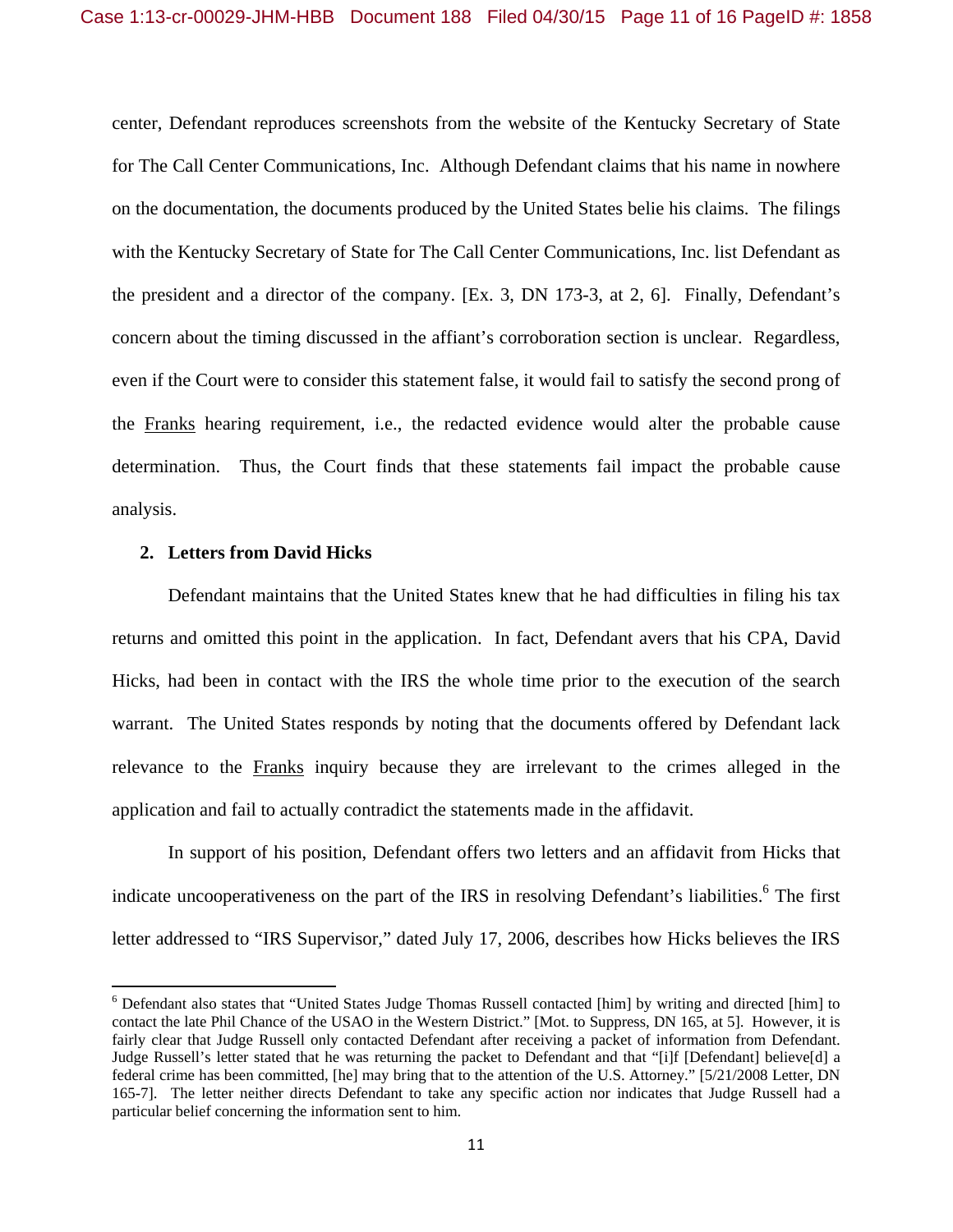is incorrect in assessing payroll taxes for a company known as CCC of Kentucky, Inc. [7/17/2006 Letter, DN 165-3]. Again, the problem is that the search warrant only alleged probable cause for Defendant's failure to timely file his individual tax returns and tax evasion, not for payroll taxes from CCC of Kentucky, Inc. [Appl. and Aff., DN 173-1, at ¶ 3]. For this reason, the Court finds this first letter irrelevant to the present matter.

The second letter from Hicks was sent to Jack Ford, another CPA for the Defendant, on January 8, 2010, and requests copies of the business and tax records that Ford was reproducing for the Fallers. [1/8/2010 Letter, DN 165-4]. In addition to asking for assistance from Ford, Hicks writes, "Mr. Faller advised me that he made you aware that I have been in contact with the IRS for over three years in an attempt to obtain their help through the tax payer assistance program. To date those efforts have been unsuccessful." Id. Hicks' sentiments concerning a lack of cooperation are mirrored in his affidavit. Particularly, in the affidavit, Hicks noted that the IRS withheld documents that would have enabled him to complete Defendant's taxes. [Hicks Aff., DN 165-5, at  $\P$  5-7]. Defendant believes that the letter demonstrates a significant omission on the part of the United States.

At the outset, it should be reiterated that the bar for obtaining a Franks hearing based on an allegation of a material omissions is higher than that of an allegedly false statement. See, e.g., Graham, 275 F.3d at 506. Here, Defendant argues that the affiant omitted the fact that he had been cooperating with the IRS and that the IRS had not been helpful. Even presuming that this rises to the level of a material omission, the second step of Franks requires a demonstration that the omitted information would have had an impact on the probable cause determination. At best, Defendant's proffered evidence concerning the lack of cooperation on the part of the IRS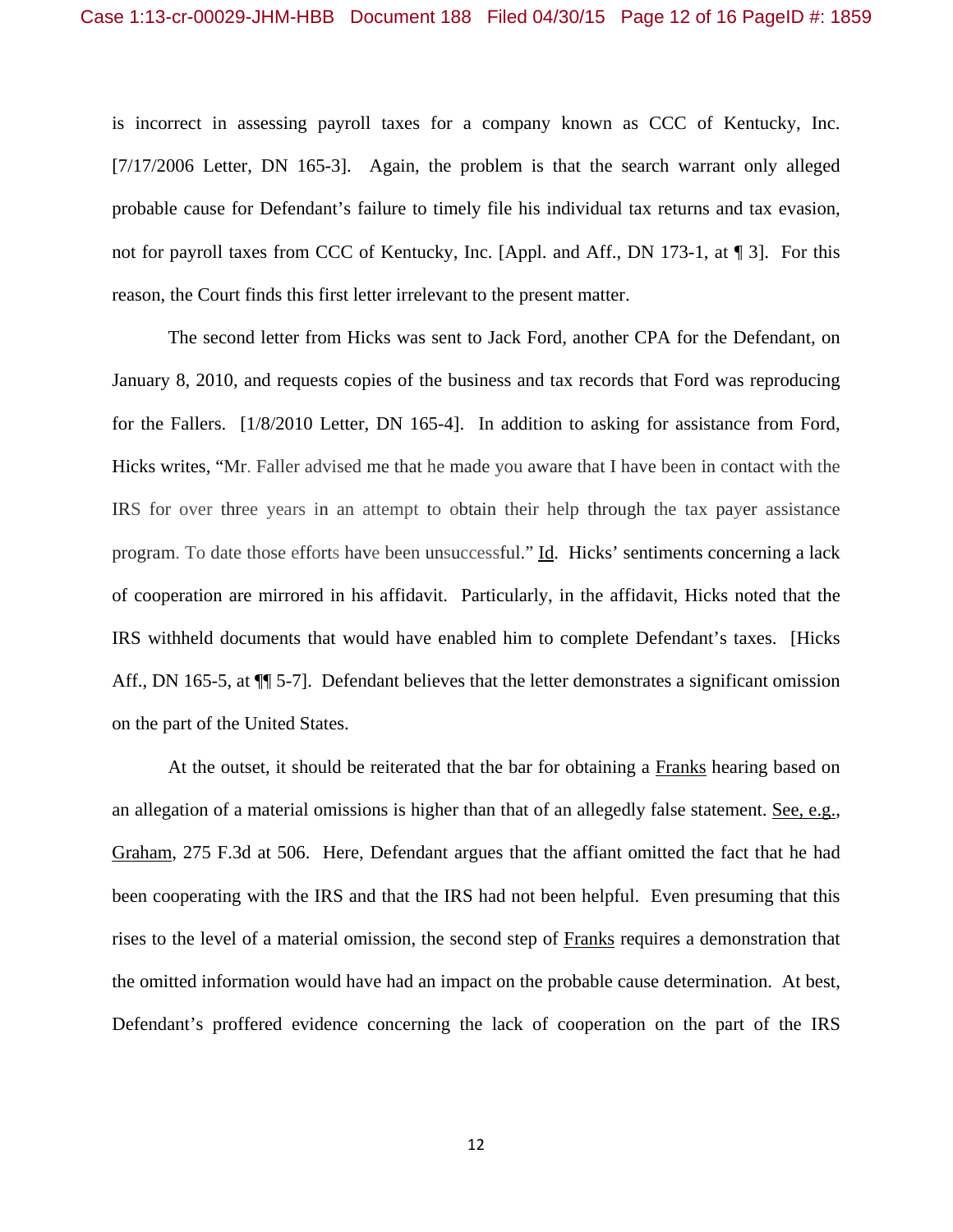amounts to disputed facts.<sup>7</sup> This is the type of information that the higher bar for material omissions in Franks hearings is meant to address. United States v. Fowler, 535 F.3d 408, 415-16 (6th Cir. 2008) ("Allegations of material omission are held to a higher standard because of the 'potential for endless rounds of Franks hearings' due to potentially 'endless conjecture about investigative leads, fragments of information, or other matter that might, if included, have redounded to defendant's benefit.'" (quoting United States v. Martin, 920 F.2d 393, 398 (6th Cir. 1990)). For this reason, the Court finds that the omission of these facts would not result in a different determination as to probable cause.

# **3. Property Held in the Names of Nominees**

A portion of the application for the search warrant was dedicated to statements by the CS concerning property and accounts held for Defendant in the names of others. The application for the search warrant discusses three types of properties that it is believed Defendant was holding in the names of others, including real estate, vehicles, and bank accounts. Omitting the statements that were made by the CS, the Court finds three statements of corroboration questioned by Defendant:

#56 Again, in this entry line, the CS [ ] is giving Sauber information he "corroborated" that he would have found to be false if he checked. Sullivan lists her and her husband's own company "Russell County Affordable Lawn Care" as an account and asset of Faller's, when in fact it was CS [ ] who borrowed money from Faller to start the business.

#61 Sauber details the CS version of the purchase of the home. Sauber claims he corroborated the information alleging that "Faller paid \$425,000.00 for this residence on August 20, 2007." Sauber admits that Faller's F-150 truck is registered to him and that the "(3) three vehicles are registered to Tanya."

#62 "The CS stated that Faller was making payments to Konrad for the house."

 $<sup>7</sup>$  Although Hicks generally claims the IRS hindered his attempt to obtain documents prior to the execution of the</sup> search warrant in 2010, the specific references to missing files all relate to issues following the execution of the warrant. [Appl. and Aff., DN 165-5,  $\P\P$  5-7, 20-24]. Any alleged instance of an omission after the search is irrelevant for the purposes of Franks.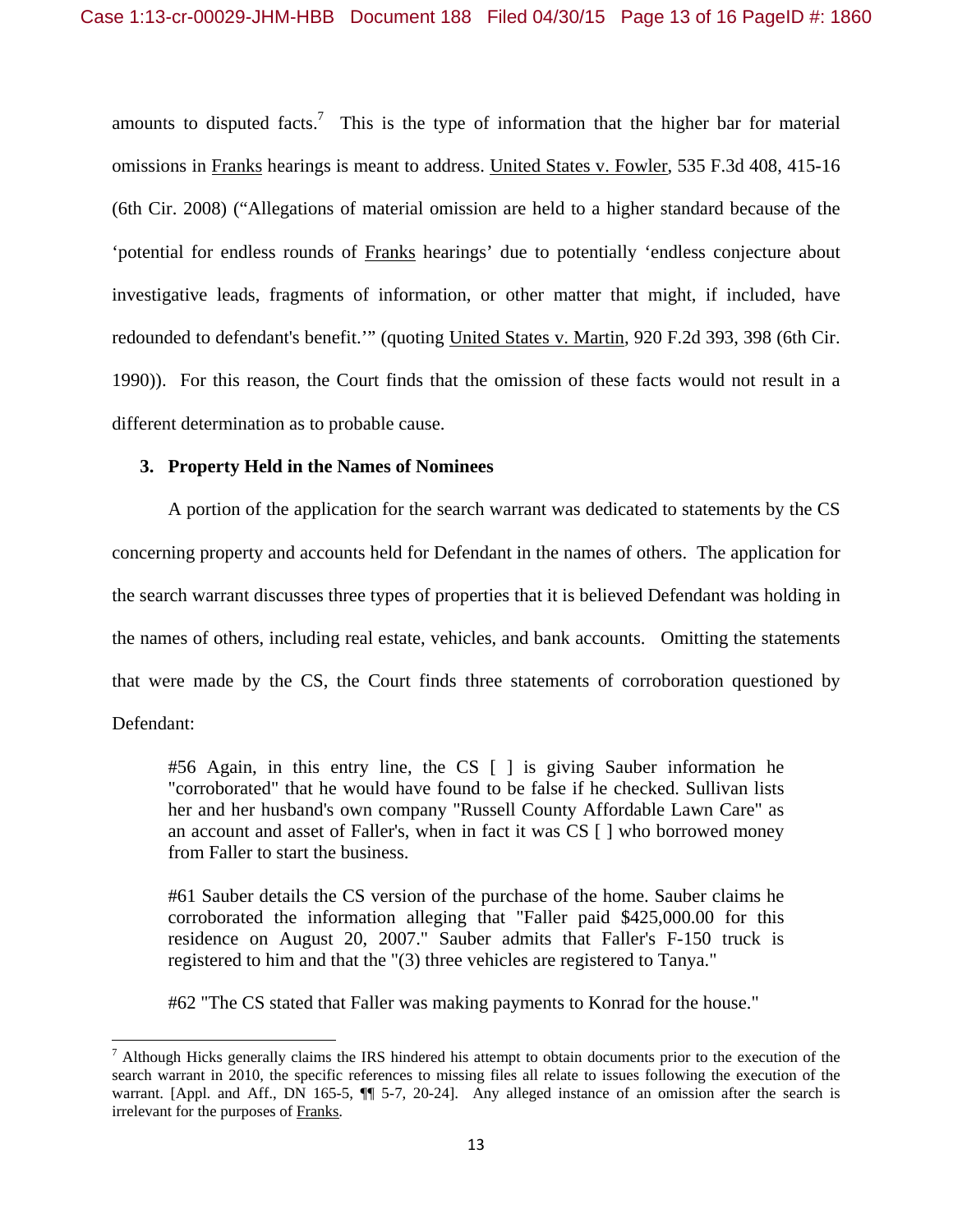### [Def.'s Mot., DN 165, 16-17].

The affiant sought to demonstrate that Defendant regularly attempted to keep property in the names of nominees in order to conceal his assets. For some of the assets, Defendant concedes that the corroborated information was correct, including the \$425,000 house that was held in the Tanya Faller Irrevocable Trust, the three vehicles held in his wife's name, and that he made payments to Konrad for the house. [Def.'s Mot., DN 165, at 17]. Defendant is correct in that probable cause cannot be established by solely corroborating the CS's statements that are public knowledge. See United States v. Ingram, 985 F.2d 562 (6th Cir. 1993) ("[M]erely verifying public information such as addresses, phone numbers, license numbers, and even criminal records in not sufficient to corroborate an informant's statement."). However, this is not the case here as affiant corroborated statements made by CS in other ways. Instead, what is relevant is the fact that the use of nominee accounts can be considered in establishing an affirmative act for the purposes of tax evasion. United States v. Threadgill, 572 Fed. Appx. 372, 385 (6th Cir. 2014) (noting that the use of nominee trust accounts could be indicative of an affirmative act to conceal assets for the purposes of tax evasion). Therefore, Defendant's point that most of this information is public record does nothing to advance his argument for obtaining a Franks hearing.

Turning to the instances where the affiant was unable to fully corroborate statements by the CS, this seems to be clearly indicated in the application. Specifically, Defendant notes that Russell County Affordable Lawn Care, one of the bank accounts believed to be held by Defendant, is actually owned and operated by the CS. The Court does not find the application misleading because the section avers that "[t]he CS has received mail from United Citizens Bank addressed to 'Russell County Affordable Lawn Care.'" [Appl. and Aff., DN 173-1, at ¶ 56]. If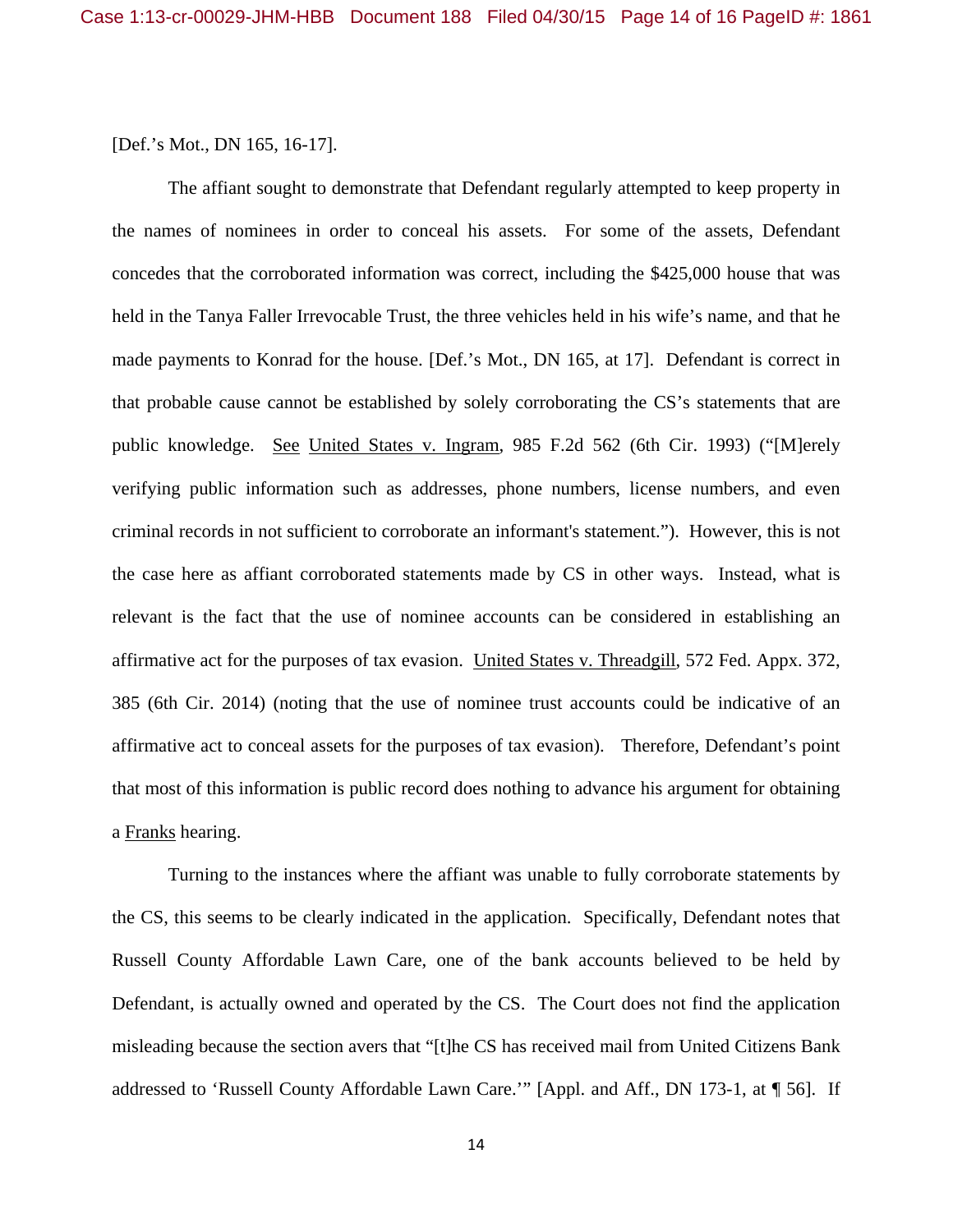the affiant had indicated that the account did belong to Defendant, then it is possible that the statement would have been susceptible to being proven false. However, this is not what the affiant wrote. Ultimately, the account may not belong to Defendant, but the purpose of Franks is not based upon a showing that all assertions are correct. Franks, 438 U.S. at 164-65 (noting that the "truthful showing" required for the Fourth Amendment does not mean "'truthful' in the sense that every fact recited in the warrant affidavit is necessarily correct," but that the information offered "is believed or appropriately accepted by the affiant as true"). Here, the Court believes that the affiant properly corroborated, to the extent possible, the statements regarding the Russell County Affordable Lawn Care to the satisfaction of Franks. Further, the Defendant offers no evidence to suggest this is incorrect other than an assertion that is unsupported by evidence.

#### **4. Other Objections**

Defendant also makes several unsupported accusations concerning affiant's veracity and raises other issues he believes should have been disclosed in the application. The United States offers evidence to rebut all of Defendant's claims. The Court will briefly address each of Defendant's issues.

Defendant maintains that the affiant improperly listed Defendant's prior conviction in the Southern District of Florida. Specifically, Defendant states the information contained in the affidavit was incorrect because he was actually a whistleblower in that case. However, Defendant's conviction in the Southern District was upheld by the Eleventh Circuit. United States v. Murray, 154 Fed. Appx. 740, 747 (11th Cir. 2005). Defendant offers no evidence to support his position.

Defendant also claims that the affiant submitted the application for the search warrant without the involvement the U.S. Attorney's Office. Defendant is misinformed as to this

15